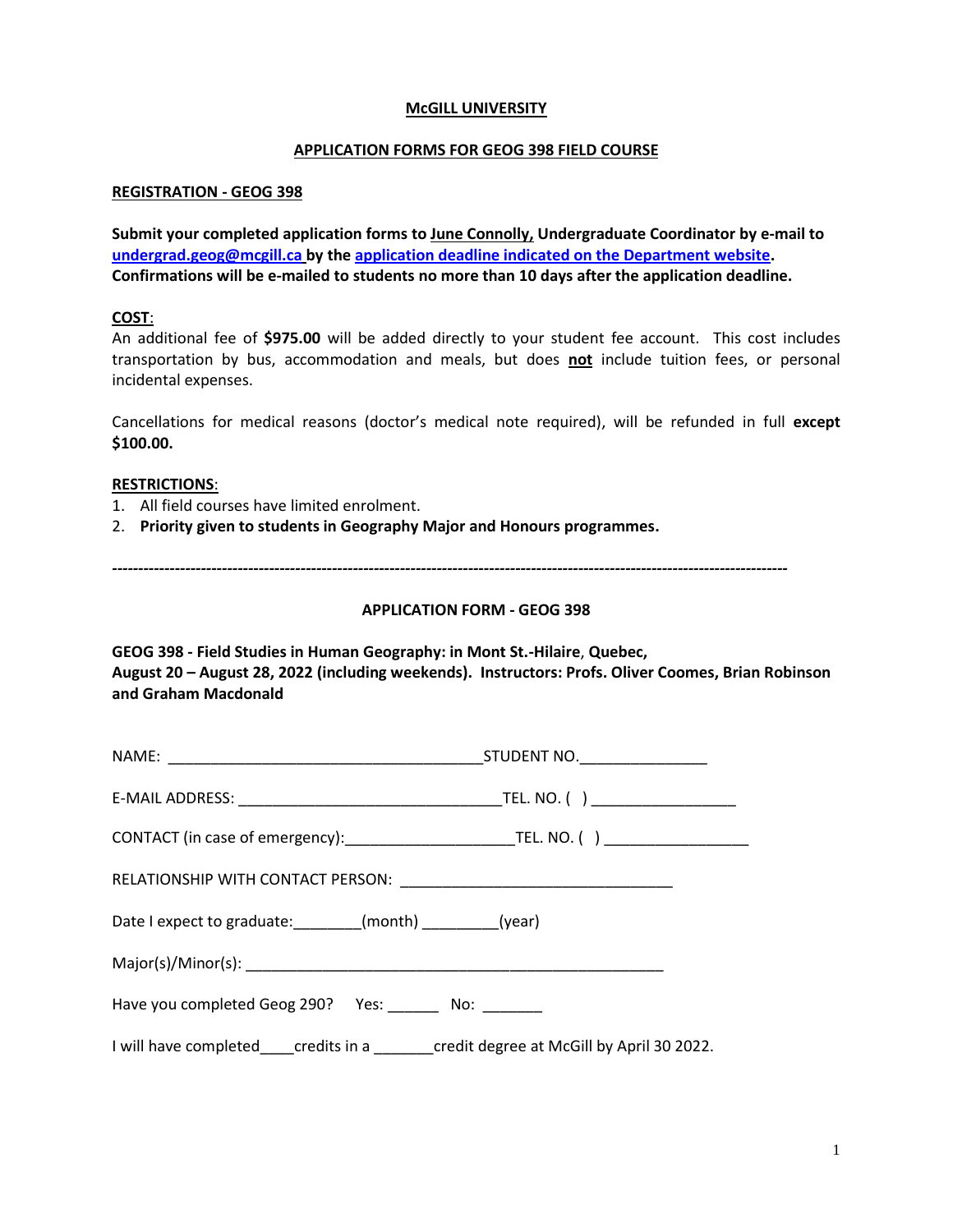If you have a medical condition that may affect your participation or wellbeing during the field course, please inform Prof. Coomes as soon as possible.

\_\_\_\_\_\_\_\_\_\_\_\_\_\_\_\_\_\_\_\_\_\_\_\_\_\_\_\_\_\_\_\_\_\_\_\_\_\_\_\_\_\_\_\_\_\_\_\_\_\_\_\_\_\_\_\_\_\_\_\_\_\_\_\_\_\_\_\_\_\_\_\_\_

\_\_\_\_\_\_\_\_\_\_\_\_\_\_\_\_\_\_\_\_\_\_\_\_\_\_\_\_\_\_\_\_\_\_\_\_\_\_\_\_\_\_\_\_\_\_\_\_\_\_\_\_\_\_\_\_\_\_\_\_\_\_\_\_\_\_\_\_\_\_\_\_\_

# **Food Allergies and Preferences**

Please specify any food allergies:

Please indicate if you are (tick one):

| Vegetarian |  |
|------------|--|
|------------|--|

Vegan \_\_\_\_\_\_\_\_\_\_\_\_

Omnivorous \_\_\_\_\_\_\_

Other (please specify): \_\_\_\_\_\_\_\_\_\_\_\_\_\_\_\_\_\_\_\_\_\_\_\_\_\_\_\_\_\_